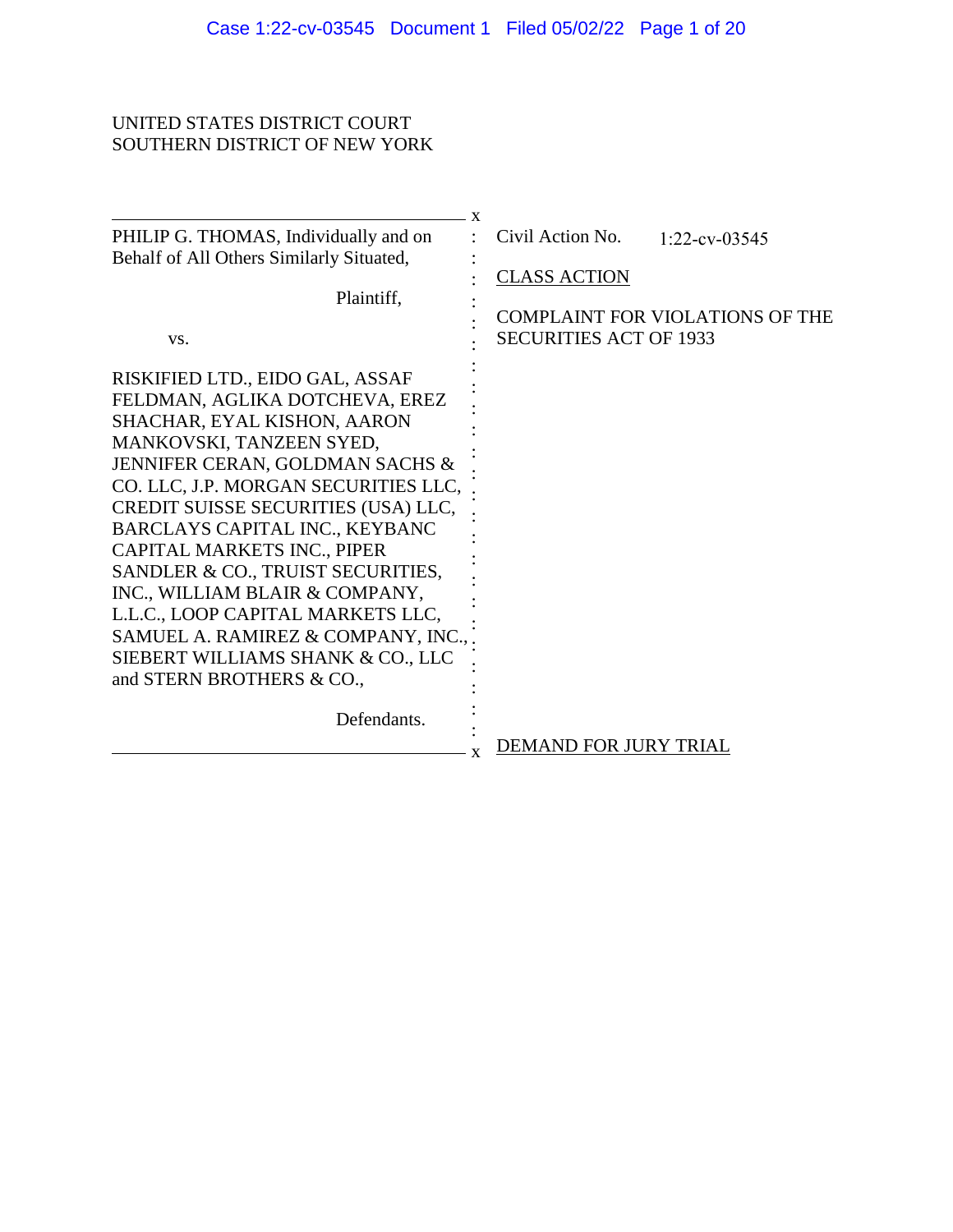### Case 1:22-cv-03545 Document 1 Filed 05/02/22 Page 2 of 20

Plaintiff Philip G. Thomas ("plaintiff"), individually and on behalf of all others similarly situated, by plaintiff's undersigned attorneys, for plaintiff's complaint against defendants, alleges the following based upon personal knowledge as to plaintiff and plaintiff's own acts and upon information and belief as to all other matters based on the investigation conducted by and through plaintiff's attorneys, which included, among other things, a review of U.S. Securities and Exchange Commission ("SEC") filings by Riskified Ltd. ("Riskified" or the "Company"), the Company's press releases, and analyst reports, media reports, and other publicly disclosed reports and information about the Company. Plaintiff believes that substantial additional evidentiary support will exist for the allegations set forth herein after a reasonable opportunity for discovery.

### **NATURE OF THE ACTION**

1. This is a securities class action on behalf of all persons or entities who purchased Riskified Class A ordinary shares in or traceable to the Company's July 2021 initial public offering (the "IPO") seeking to pursue remedies under the Securities Act of 1933 (the "1933 Act").

### **JURISDICTION AND VENUE**

2. The claims alleged herein arise under §§11 and 15 of the 1933 Act, 15 U.S.C. §§77k and 77o. This Court has jurisdiction over the subject matter of this action pursuant to §22 of the 1933 Act, 15 U.S.C. §77v.

3. This Court has personal jurisdiction over each of the defendants and venue is proper in this District. Defendants conducted the IPO in this District, drafted the Registration Statement (defined below) in substantial part in this District, disseminated the statements alleged to be false and misleading herein into this District, and solicited purchasers of Riskified shares in this District. The Riskified shares issued in the IPO also trade in this District.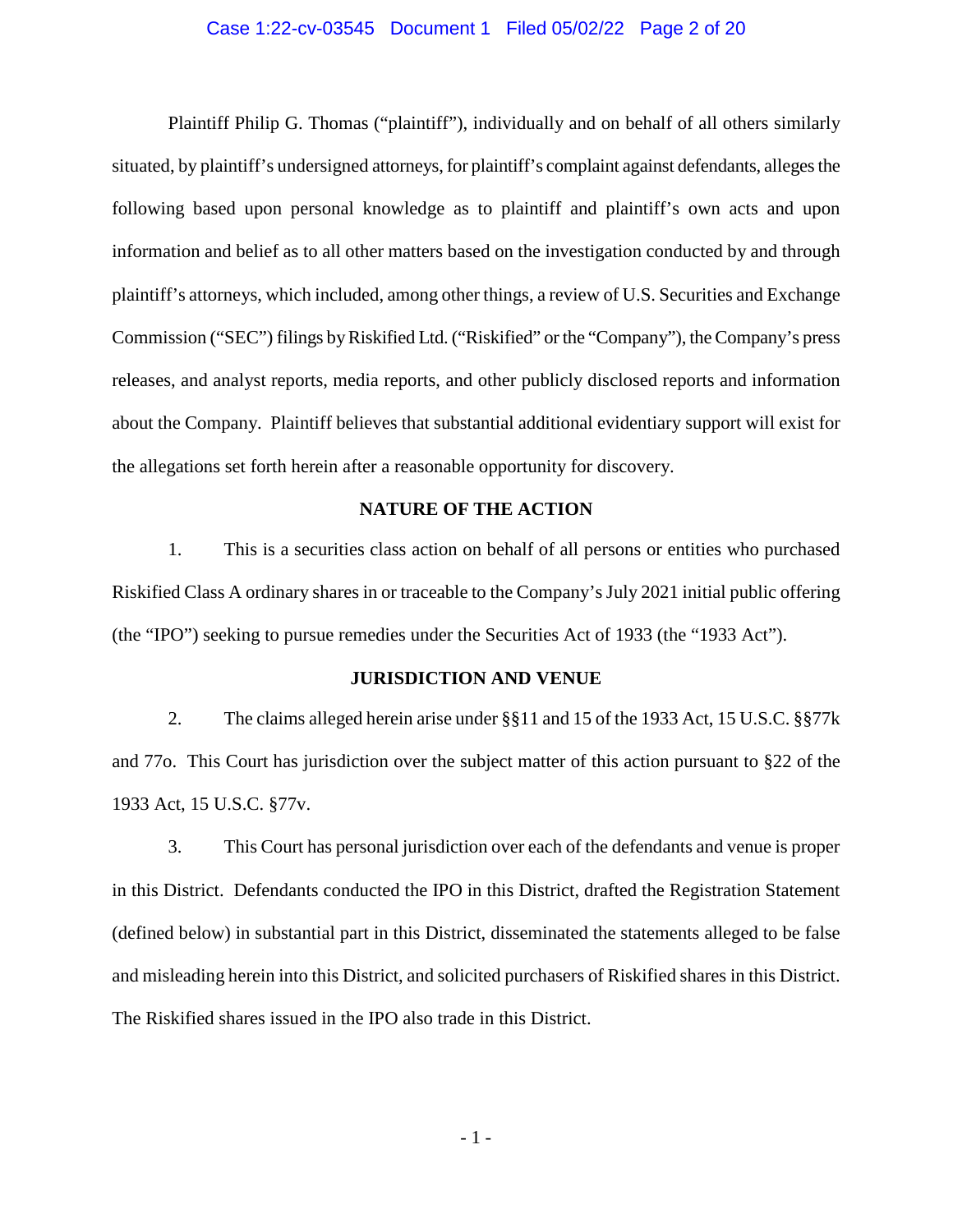### **PARTIES**

4. Plaintiff Philip G. Thomas purchased Riskified Class A ordinary shares in or traceable to the IPO and has been damaged thereby.

5. Defendant Riskified is an eCommerce risk management platform that uses machine learning to identify fraud. The Company is incorporated and headquartered in Israel. Riskified Class A ordinary shares were issued and trade in New York on the New York Stock Exchange ("NYSE") under ticker symbol "RSKD."

6. Defendant Eido Gal ("Gal") co-founded Riskified and served as Riskified's Chief Executive Officer ("CEO") and a director at the time of the IPO.

7. Defendant Assaf Feldman ("Feldman") co-founded Riskified and served as Riskified's Chief Technology Officer and a director at the time of the IPO.

8. Defendant Aglika Dotcheva ("Dotcheva") served as Riskified's Chief Financial Officer ("CFO") at the time of the IPO.

9. Defendant Erez Shachar served as a Riskified director at the time of the IPO.

10. Defendant Eyal Kishon served as a Riskified director at the time of the IPO.

11. Defendant Aaron Mankovski served as a Riskified director at the time of the IPO.

12. Defendant Tanzeen Syed served as a Riskified director at the time of the IPO.

13. Defendant Jennifer Ceran served as a Riskified director at the time of the IPO.

14. The defendants identified in ¶¶6-13 are referred to herein as the "Individual Defendants." Each of the Individual Defendants signed the Registration Statement. In addition, the Individual Defendants each participated in the solicitation and sale of Riskified Class A ordinary shares to investors in the IPO for their own benefit and the benefit of Riskified as directors, executive officers and/or major shareholders of the Company.

 $-2 -$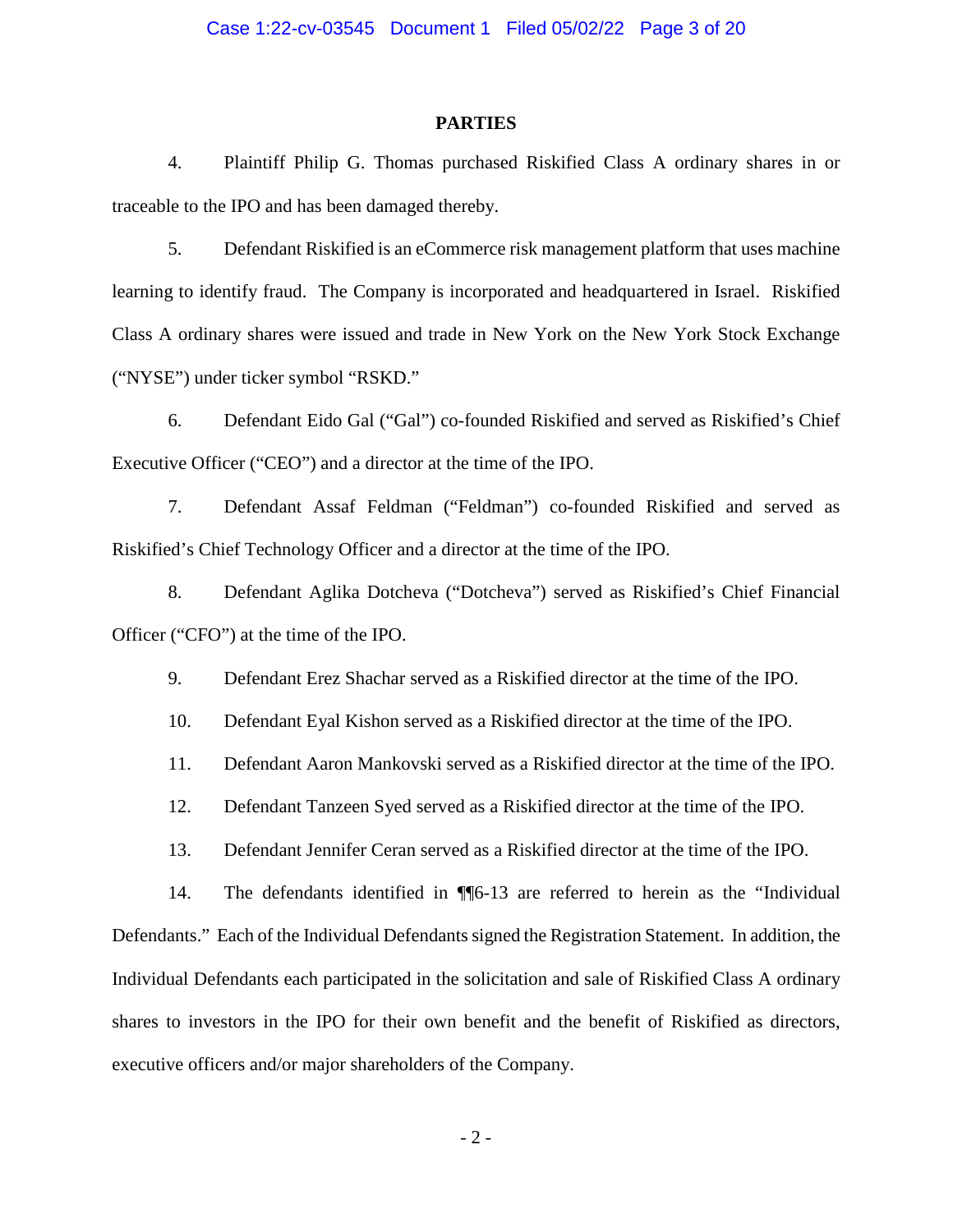### Case 1:22-cv-03545 Document 1 Filed 05/02/22 Page 4 of 20

15. Defendants Goldman Sachs & Co. LLC, J.P. Morgan Securities LLC, Credit Suisse Securities (USA) LLC, Barclays Capital Inc., KeyBanc Capital Markets Inc., Piper Sandler & Co., Truist Securities, Inc., William Blair & Company, L.L.C., Loop Capital Markets LLC, Samuel A. Ramirez & Company, Inc., Siebert Williams Shank & Co., LLC and Stern Brothers & Co. are referred to herein as the "Underwriter Defendants." Pursuant to the 1933 Act, the Underwriter Defendants are liable for the materially false and misleading statements in the Registration Statement as follows:

(a) The Underwriter Defendants are investment banking houses that specialize in, *inter alia*, underwriting public offerings of securities. They served as the underwriters of the IPO and shared over \$26 million in fees collectively for their services. The Underwriter Defendants determined that in return for their share of the IPO proceeds, they were willing to solicit purchases of Riskified Class A ordinary shares in the IPO. Each of the Underwriter Defendants designated personnel to the IPO working group, including investment bankers, analysts, associates and counsel, to market Riskified Class A ordinary shares, and those personnel worked on and approved the content of Riskified's Registration Statement and other offering materials.

(b) The Underwriter Defendants demanded and obtained an agreement from Riskified that Riskified would indemnify and hold the Underwriter Defendants harmless from any liability under the federal securities laws. They also made certain that Riskified had purchased millions of dollars in directors' and officers' liability insurance.

(c) Representatives of the Underwriter Defendants also assisted Riskified and the Individual Defendants in planning the IPO and purportedly conducted an adequate and reasonable investigation into the business and operations of Riskified, an undertaking known as a "due diligence" investigation. The due diligence investigation was required of the Underwriter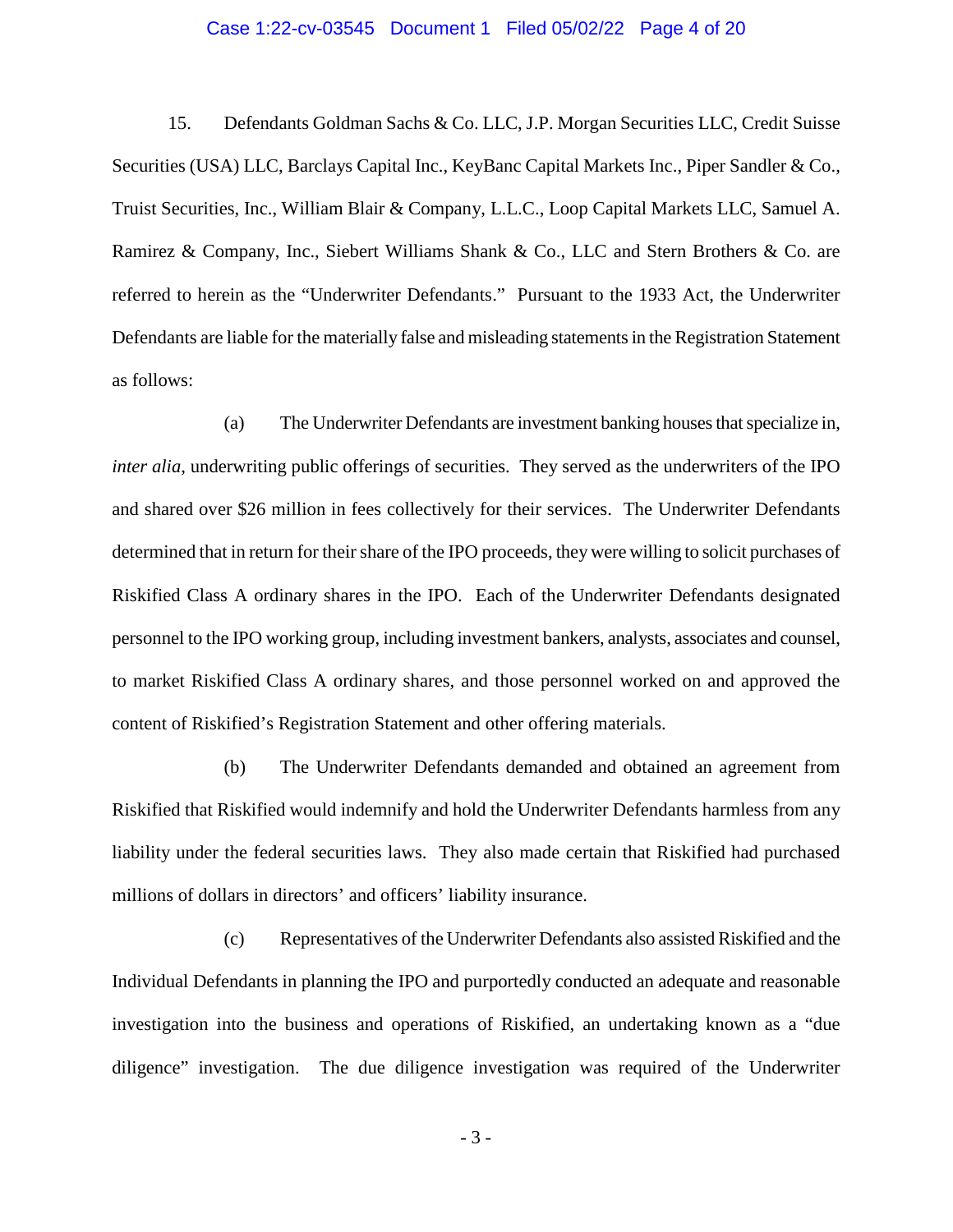### Case 1:22-cv-03545 Document 1 Filed 05/02/22 Page 5 of 20

Defendants in order to engage in the IPO. During the course of their "due diligence," the Underwriter Defendants had continual access to confidential corporate information concerning Riskified's operations and financial prospects.

(d) In addition to availing themselves of virtually unbridled access to internal corporate documents, agents of the Underwriter Defendants met with Riskified's management, top executives, and outside counsel and engaged in "drafting sessions" in advance of the IPO. During these sessions, understandings were reached as to: (i) the strategy to best accomplish the IPO; (ii) the terms of the IPO, including the price range at which Riskified Class A ordinary shares would be sold; (iii) the language to be used in the Registration Statement; and (iv) what disclosures about Riskified would be made in the Registration Statement. As a result of those constant contacts and communications between the Underwriter Defendants' representatives and Riskified's management and top executives, such as the Individual Defendants, the Underwriter Defendants knew, or should have known, of Riskified's existing problems as detailed herein.

(e) The Underwriter Defendants solicited and sold in the IPO Riskified Class A ordinary shares to plaintiff and other members of the Class. The Underwriter Defendants' failure to conduct an adequate due diligence investigation was a substantial factor leading to the harm complained of herein.

### **SUBSTANTIVE ALLEGATIONS**

16. Riskified operates a risk management platform that utilizes machine learning to protect its merchant-clients from fraud. Riskified's proprietary machine learning platform purportedly identifies the individual behind each online interaction, helping Riskified's customers, who consist of online merchants, eliminate risk and uncertainty from their business.

17. Riskified charges merchants a percentage of every dollar of Gross Merchandise Value ("GMV") that it approves (*i.e*., is deemed non-fraudulent by Riskified's proprietary fraud-detection

- 4 -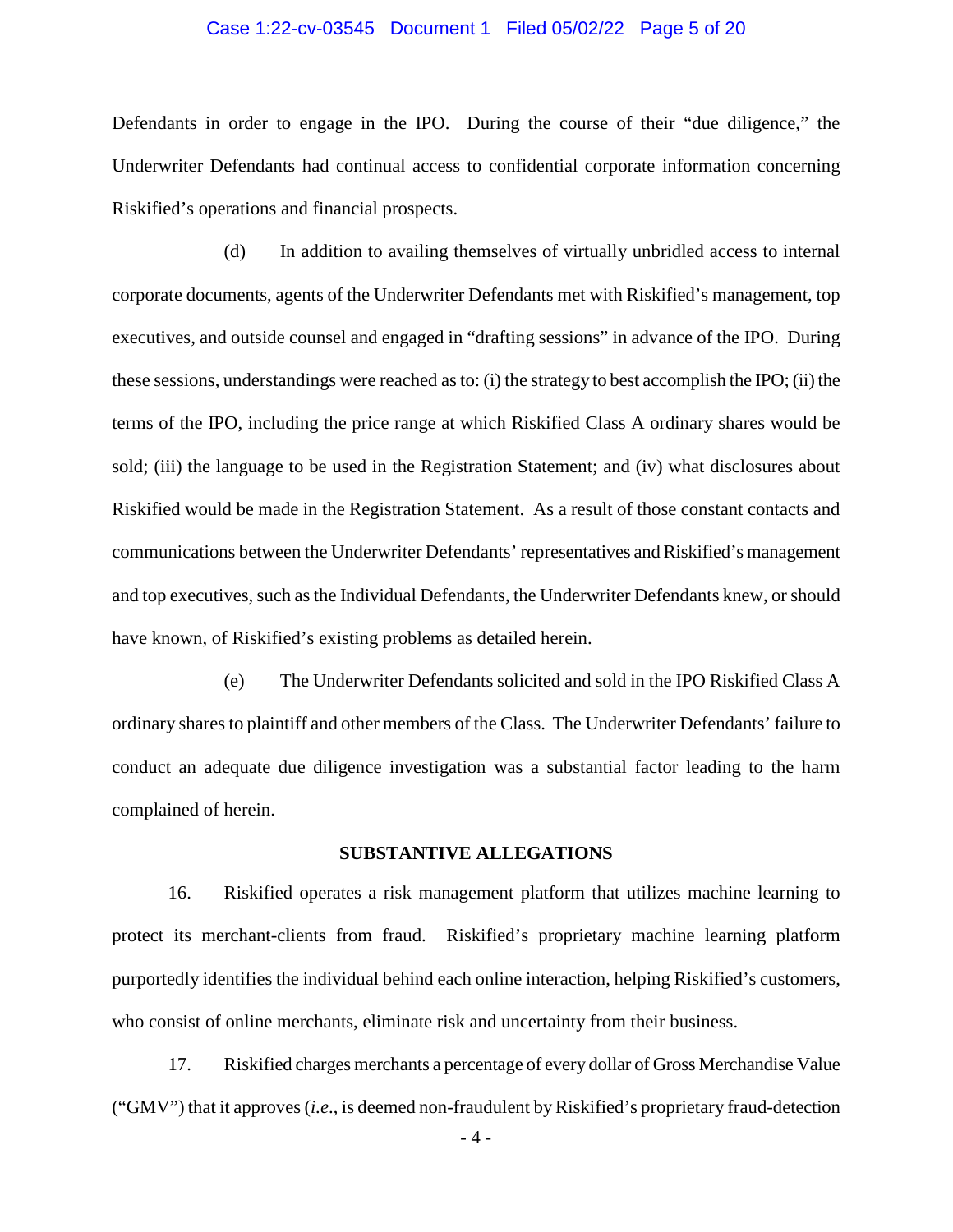### Case 1:22-cv-03545 Document 1 Filed 05/02/22 Page 6 of 20

software). If an approved transaction results in a chargeback (a charge reversal that occurs when a cardholder disputes a transaction), Riskified reimburses the merchant for the amount of the lost sale as part of its "chargeback guarantee."

18. Leading up to the IPO, Riskified claimed that it was experiencing tremendous revenue growth, stating that its revenue grew 55% in the first quarter of 2021 compared to the first quarter of 2020. Further, Riskified stated that its GMV grew 77%, gross profit grew 65%, and adjusted EBITDA went from a \$3.1 million loss to a \$296,000 loss, respectively, from the first quarter of 2020 to the first quarter of 2021.

19. On July 1, 2021, the Company filed with the SEC a registration statement on Form F-1 for the IPO, which, after several amendments, was declared effective on July 28, 2021 (the "Registration Statement"). On July 30, 2021, the Company filed with the SEC a prospectus for the IPO on Form 424B4, which was incorporated into and formed part of the Registration Statement. The Registration Statement was used to sell to the investing public 20.125 million Riskified Class A ordinary shares at \$21 per share, generating over \$422 million in gross proceeds. These sales included 200,000 shares sold by defendant Feldman, Riskified's co-founder and its Chief Technology Officer and a director at the time of the IPO, generating \$4.2 million in gross proceeds for himself.

### **MATERIALLY FALSE AND MISLEADING STATEMENTS AND OMISSIONS IN THE REGISTRATION STATEMENT**

20. The Registration Statement was negligently prepared and, as a result, contained untrue statements of material fact, omitted material facts necessary to make the statements contained therein not misleading, and failed to make adequate disclosures required under the rules and regulations governing the preparation of such documents.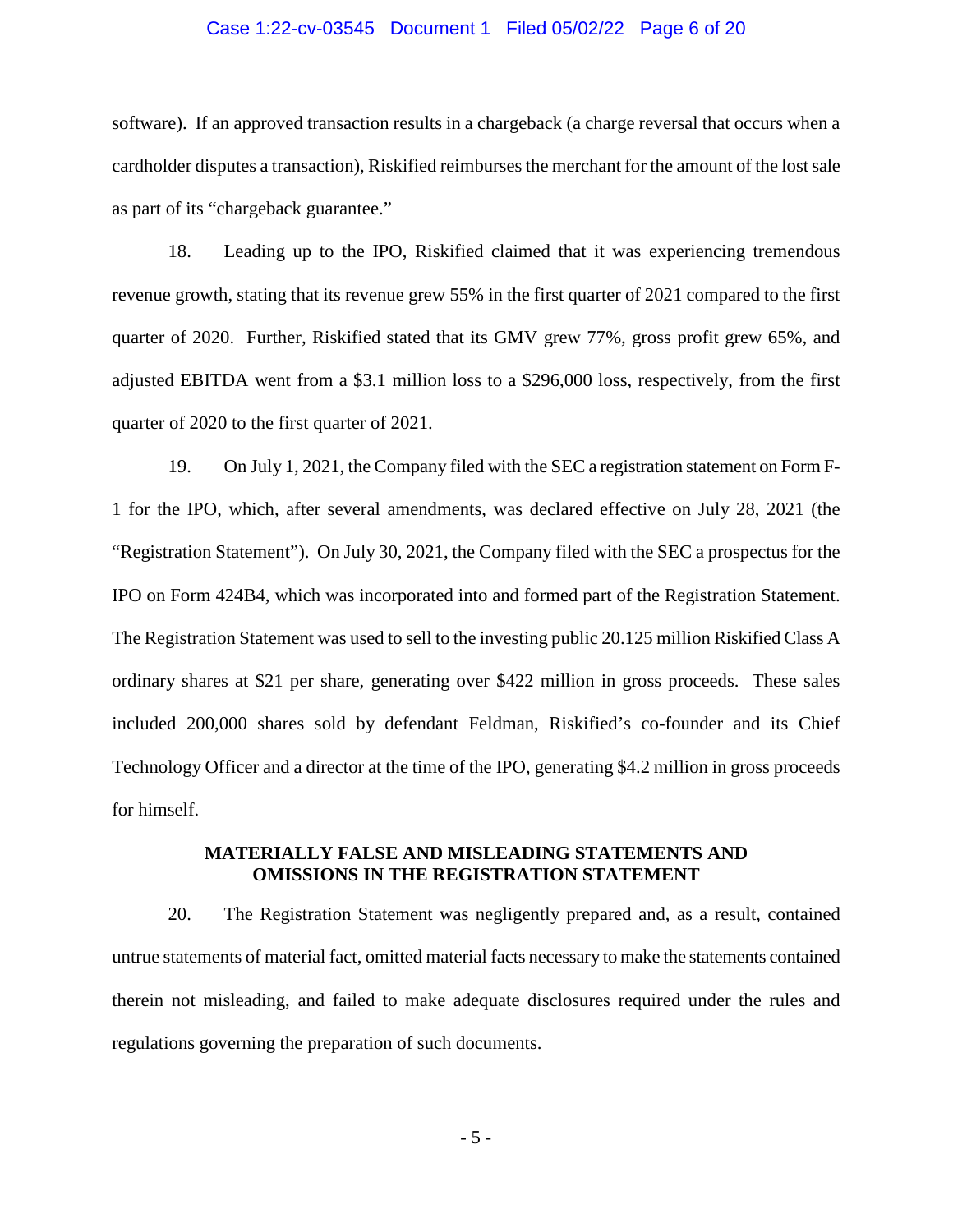### Case 1:22-cv-03545 Document 1 Filed 05/02/22 Page 7 of 20

21. Specifically, the Registration Statement created the misleading impression that Riskified's machine learning platform had minimized expenses due to chargebacks caused by errors in its platform and was improving as the Company expanded its business network. For example, the Registration Statement described how "as [Riskified] add[s] more GMV, we collect more data, which strengthens the predictive power of our decisioning engine and fuels product innovation." The Registration Statement similarly stated that Riskified's machine learning benefits from a global merchant network and helps merchants "eliminate risk and uncertainty from their business," employed features that "evolve dynamically as we receive more data," and utilized "[m]ulti-tiered modeling" that "improves our overall accuracy." With respect to the onboarding of new merchants, the Registration Statement stated: "As [Riskified] scale[s], [it] employ[s] multiple control groups to monitor the performance of our algorithms," allowing the Company "to spot potential data drift and quickly retrain models to new populations" and "preserve accuracy throughout our network." Similarly, the Registration Statement repeatedly highlighted how Riskified's eCommerce risk management platform purportedly fueled a powerful flywheel effect, which further minimized the risk of platform errors.

22. The Registration Statement cited this "powerful flywheel effect" as a competitive advantage that set Riskified apart from other fraud platforms. According to the Registration Statement, the Company's risk management platform "gets stronger from each transaction we process and each merchant we add to our network." The Registration Statement also added that "[e]ach transaction we review enhances our data sets and our ability to identify similar characteristics between transactions on our network." According to the Registration Statement, "this sophisticated transaction matching enable[d] [Riskified] to deliver a strong return on investment for our merchants and drives robust product innovation that enhances the consumer shopping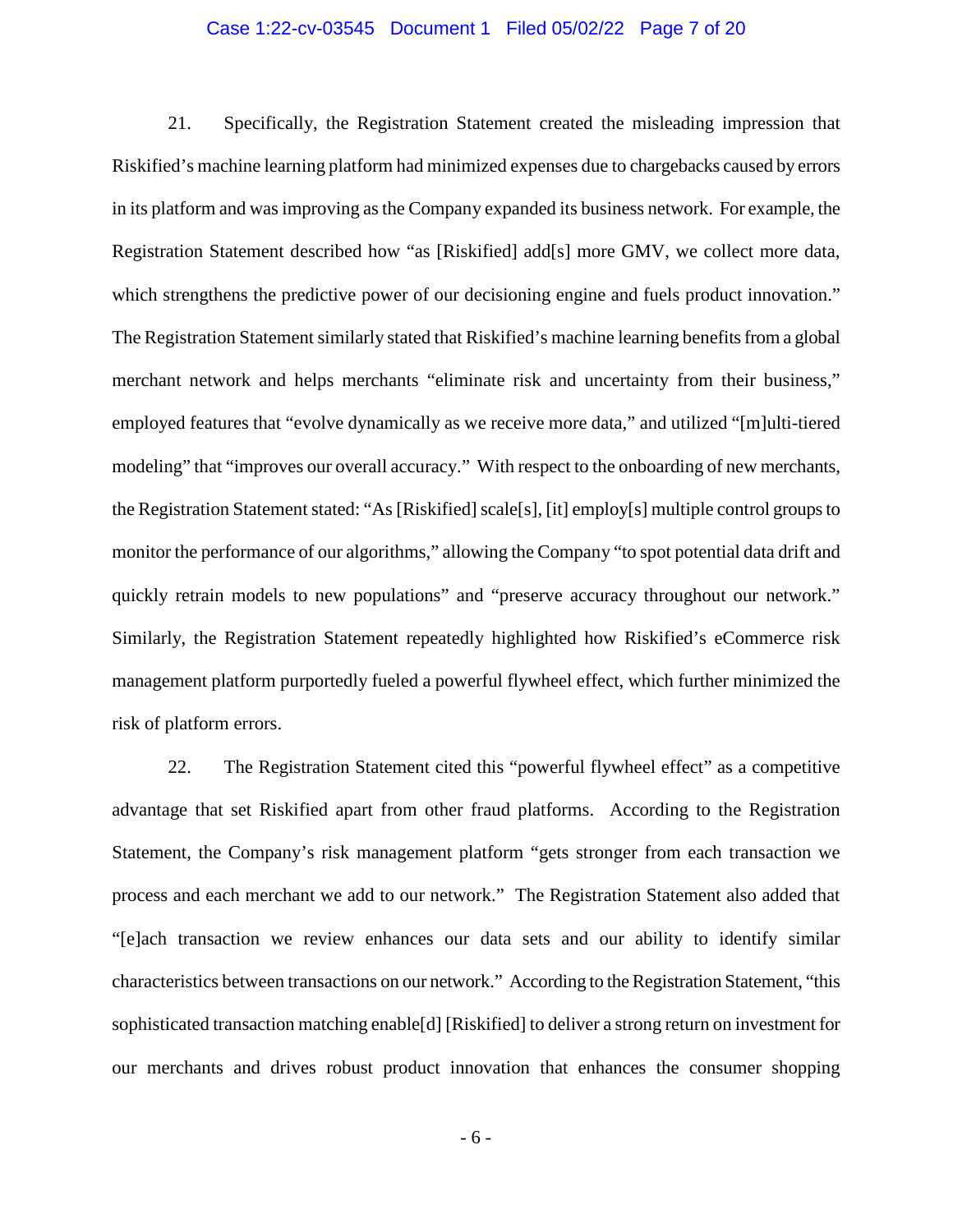### Case 1:22-cv-03545 Document 1 Filed 05/02/22 Page 8 of 20

experience." The Registration Statement continued: "We then leverage this improved [return on investment] for our merchants and our enhanced product suite to attract more merchants, which drives more transactions to our platform and fuels further organic growth."

23. The Registration Statement further stated that, as Riskified's fraud detection systems

had improved, the Company's chargebacks had lessened and its gross profit margin had surged over

time, stating in pertinent part as follows:

We have grown and scaled our business rapidly in recent periods. Between 2018 and 2020, our revenue grew at a CAGR of 51% from \$74.3 million for the year ended December 31, 2018 to \$169.7 million for the year ended December 31, 2020. Our gross profit grew from \$35.7 million for the year ended December 31, 2018 to \$92.8 million for the year ended December 31, 2020 and gross profit margin grew from 48% for the year ended December 31, 2018 to 55% for the year ended December 31, 2020. *Our gross profit grew from \$17.5 million for the three months ended March 31, 2020 to \$28.6 million for the three months ended March 31, 2021 and gross profit margin grew from 53% for the three months ended March 31, 2020 to 56% for the three months ended March 31, 2021*.

24. Similarly, the Registration Statement claimed that these trends had continued at the

time of the IPO, providing the following update:

For the three months ended June 30, 2021, we expect gross profit to be between \$30.1 million and \$33.7 million, as compared to gross profit of \$20.1 million for the three months ended June 30, 2020. The improvement in gross profit is due to the improvements in revenue noted above partially offset by increases in cost of revenue primarily due to increases in net chargeback expenses driven by an increase in GMV, a trend we expect to continue as GMV grows. *We expect our gross profit margin to improve due to improvements in our chargebacks-to-billings ratio, or CTB Ratio, due to a shift in the merchant mix of our revenues and fraud trends*.

25. The Registration Statement asserted that Riskified has accumulated over "a billion

historical transactions from our merchant network" which had led to "our machine learning models creat[ing] powerful, real-time predictive insights that we believe are difficult to replicate."

26. The Registration Statement also stated that Riskified had "established strict processes that allow us to manage our overall chargeback exposure and control realized chargeback expenses within predetermined budget levels." Further, the Registration Statement claimed that the Company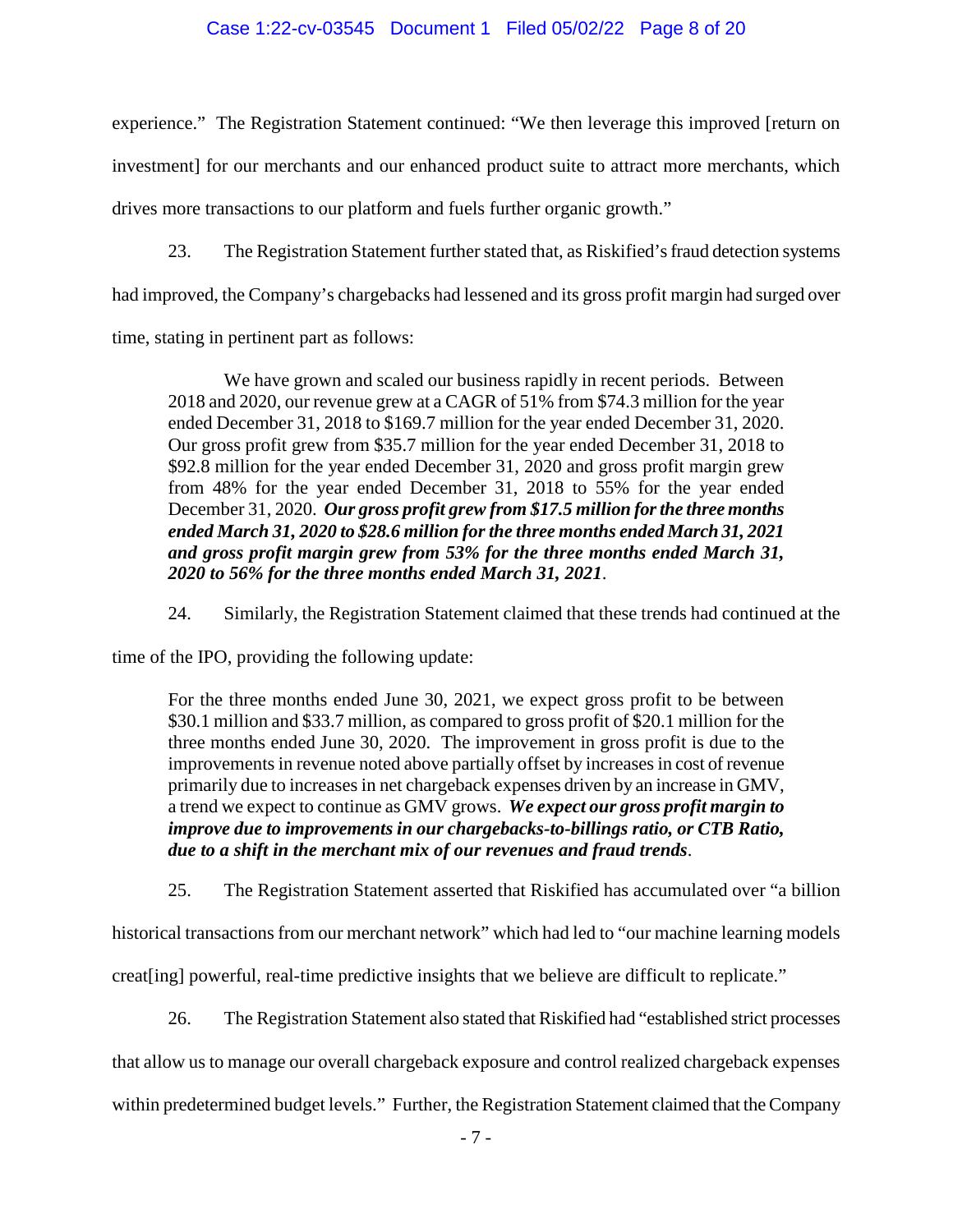### Case 1:22-cv-03545 Document 1 Filed 05/02/22 Page 9 of 20

"constantly adjust[s its] merchants' approval and chargeback rates to rebalance exposure and our expected expenses during any given period."

27. The Registration Statement further represented that Riskified had "established strict processes that allow [the Company] to manage our overall chargeback exposure and control chargeback expenses within predetermined budget levels." The Registration Statement described how Riskified was purportedly "able to control the chargeback expense" the Company incurs, claiming that Riskified had been able to reduce chargebacks as a percentage of its billings from 42% in 2019 to 37% in 2020, which had "helped drive gross profit margin expansion." The Registration Statement added that chargebacks at Riskified as a percentage of billings continued to decrease at the time of the IPO, purportedly decreasing from 45% for the three months ended March 31, 2020 to just 37% for the three months ended March 31, 2021. The Registration Statement similarly asserted that "[a]s of March 31, 2021, [Riskified's] portfolio of potential chargeback liabilities was diversified across a number of industries, hundreds of merchants and millions of individual transactions."

28. In addition, the Registration Statement stated that Riskified's "models are trained on a large and diverse population of historical chargeback transactions accumulated since our founding," which had "increas[ed] the accuracy of our eCommerce risk management platform." The Registration Statement stated that Riskified's "chargeback expenses become less volatile over time as we scale." The Registration Statement further represented that the Company had diversified its risk, stating that, "[a]s of December 31, 2020, our portfolio of potential chargeback liabilities was diversified across a number of industries, hundreds of merchants and millions of individual transactions," which "significantly reduces the likelihood of material unexpected chargeback expenses."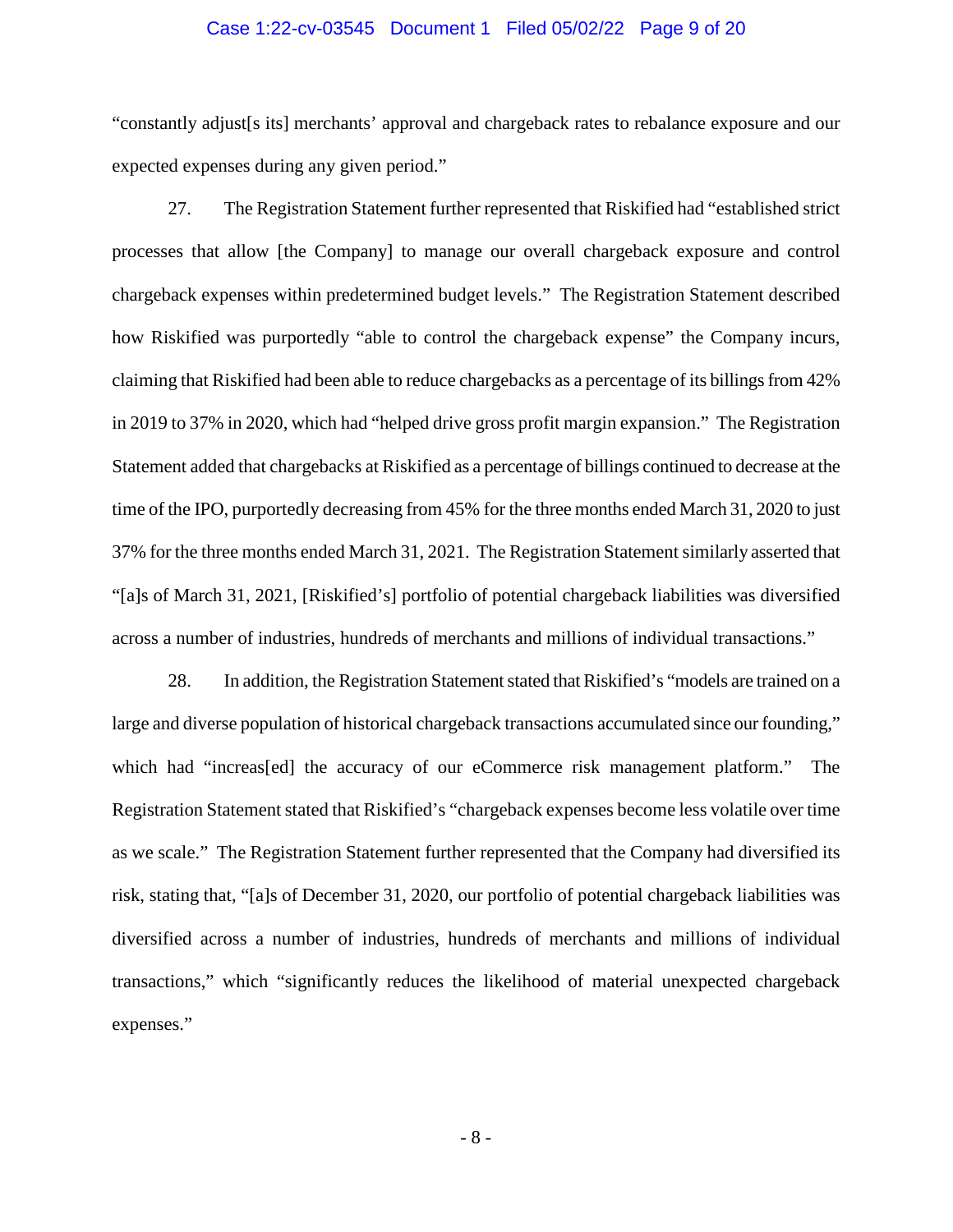### Case 1:22-cv-03545 Document 1 Filed 05/02/22 Page 10 of 20

29. The statements in ¶¶21-28, above, were inaccurate statements of material fact because they failed to disclose the following adverse facts that existed at the time of the IPO:

(a) that as Riskified expanded its user base, the quality of the Company's machine learning platform had deteriorated (rather than improved as represented in the Registration Statement), because of, among other things, inaccuracies in the algorithms associated with onboarding new merchants and entering new geographies and industries;

(b) that Riskified had expanded its customer base into industries with relatively high rates of fraud – including partnerships with cryptocurrency and remittance business – in which the Company had limited experience and that this expansion has negatively impacted the effectiveness of the Company's machine learning platform;

(c) that, as a result of (a)-(b) above, Riskified was suffering from materially higher chargebacks and cost of revenue and depressed gross profits and gross profit margins during its third fiscal quarter of 2021; and

(d) that, as a result of (a)-(c) above, the Registration Statement's representations regarding Riskified's historical financial and operational metrics and purported market opportunities did not accurately reflect the actual business, operations, and financial results and trajectory of the Company prior to and at the time of the IPO, and were materially false and misleading, and lacked a factual basis.

30. Furthermore, Item 303 of SEC Regulation S-K, 17 C.F.R. §229.303(b)(2)(ii) ("Item 303"), required defendants to "[d]escribe any known trends or uncertainties that have had or that are reasonably likely to have a material favorable or unfavorable impact on net sales or revenues or income from continuing operations." Similarly, Item 105 of SEC Regulation S-K, 17 C.F.R. §229.105 ("Item 105"), required, in the "Risk Factors" section of registration statements and

- 9 -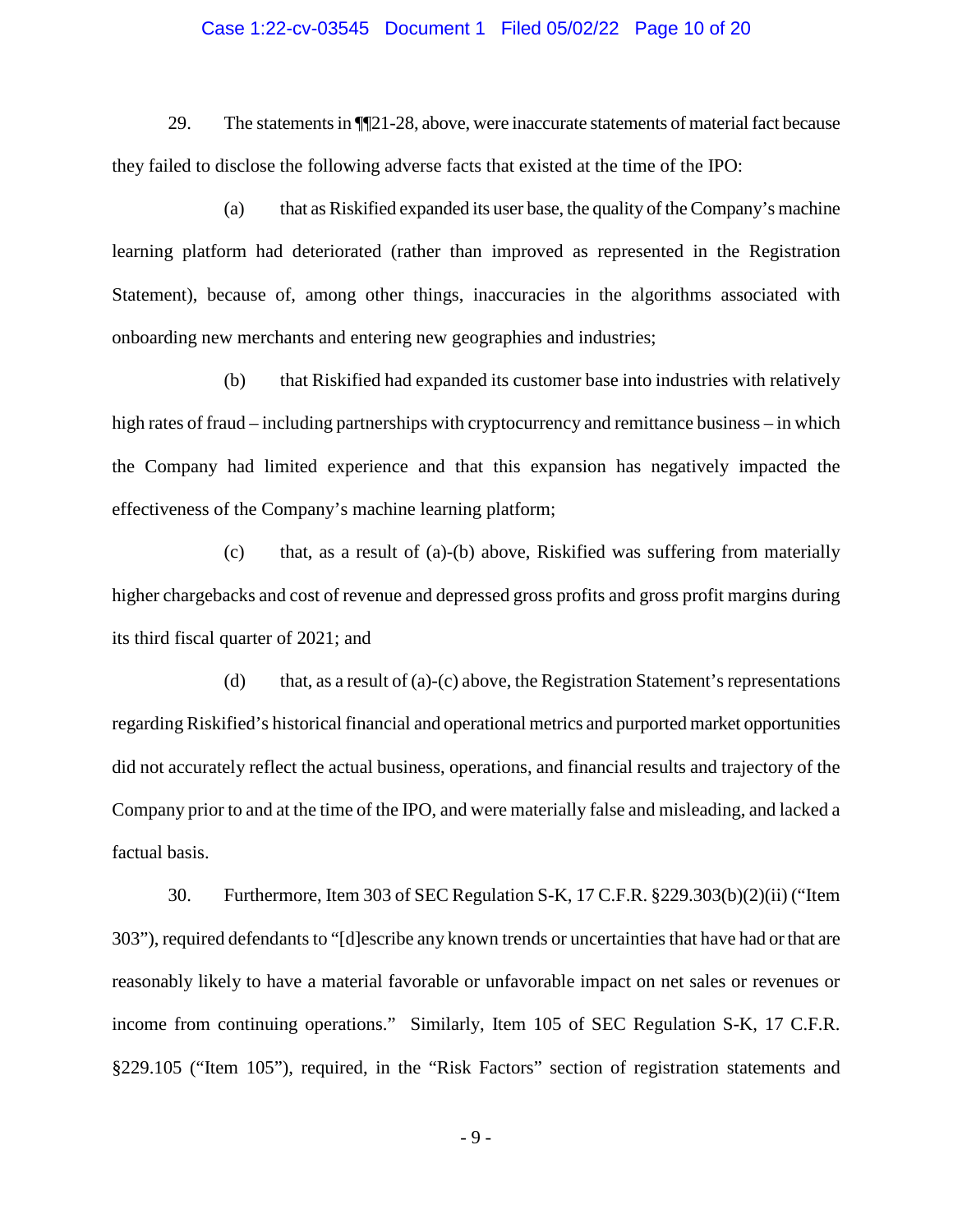### Case 1:22-cv-03545 Document 1 Filed 05/02/22 Page 11 of 20

prospectuses, "a discussion of the material factors that make an investment in the registrant or offering speculative or risky" and required each risk factor to "adequately describe[] the risk."

31. The failure of the Registration Statement to disclose that Riskified's artificial intelligence was not as effective in limiting chargebacks as claimed and had in fact deteriorated as the business grew, leading to materially adverse impacts to the Company's financial results, violated Item 303, because these undisclosed facts were known to defendants and would (and did) have an unfavorable impact on the Company's sales, revenues and income from continuing operations. This failure also violated Item 105, because these adverse facts created significant risks that were not disclosed even though they were some of the most significant factors that made an investment in Riskified shares speculative or risky.

32. Indeed, the risk factors that were provided in the Registration Statement were themselves materially misleading because they provided generic statements of potential or contingent risk, yet failed to disclose that the potential future adverse impacts described therein were already occurring. For example, the Registration Statement stated that "[i]f our machine learning models fail to accurately detect fraud, or any of the other components of our automated decisioning process fail, we *may* experience higher than forecasted chargebacks" which "*may*" lead to Riskified's business, financial condition and results of operations being adversely affected. Yet, the Registration Statement failed to disclose that Riskified's machine learning platform was *already* faltering as the Company entered new geographies and industries with higher incidents of fraud, leading to a higher chargeback expense and worse gross margins than the historical figures represented in the Registration Statement. The Registration Statement's omission of adverse facts regarding Riskified's risk management platform rendered the discussion of possible future contingent risks themselves materially false and misleading.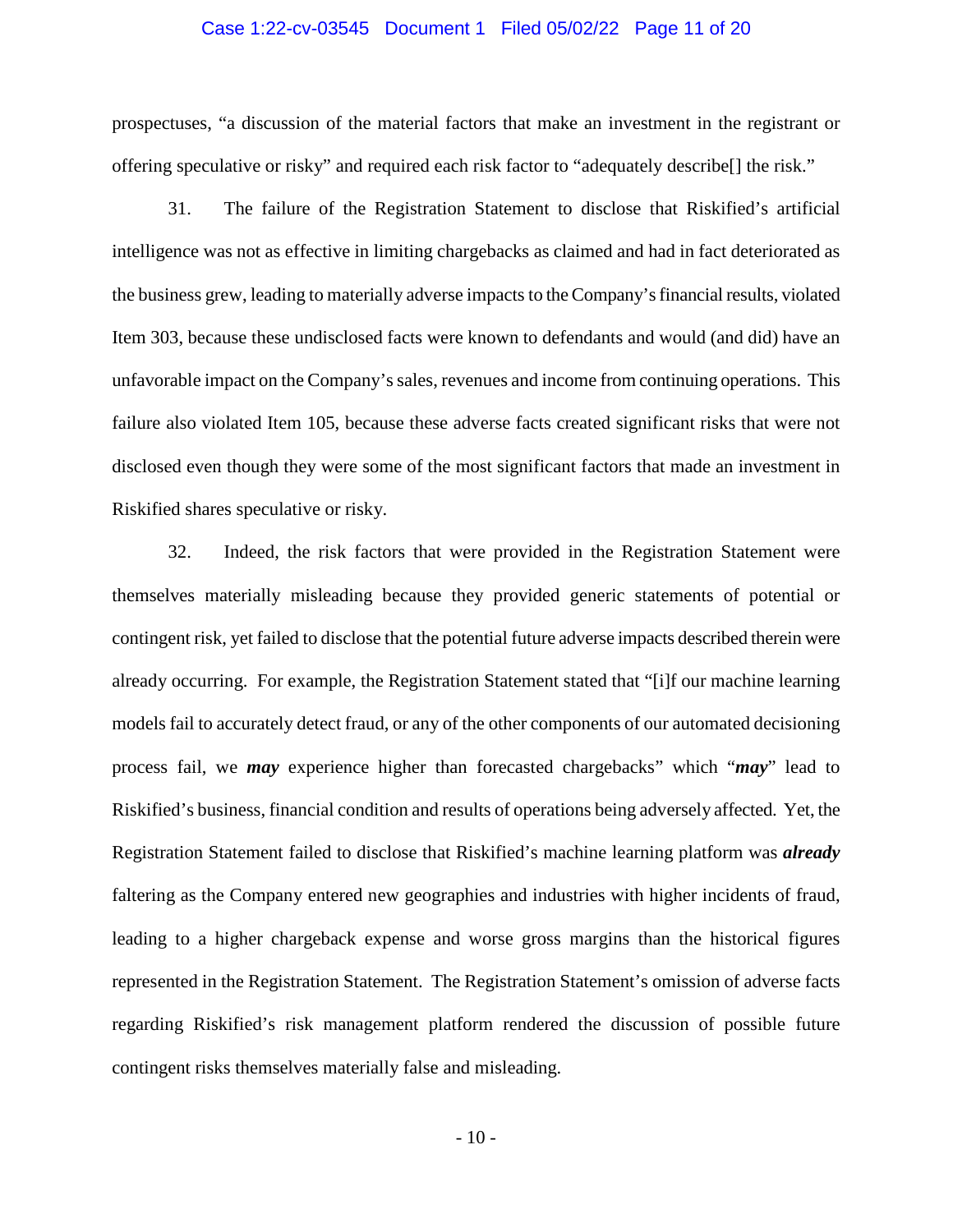### **EVENTS FOLLOWING THE IPO**

33. On September 9, 2021, Riskified issued a press release announcing the Company's financial results for the second quarter ended June 30, 2021 – *i.e.*, the quarter *prior to* the IPO. On a conference call to discuss the results, defendant Dotcheva stated that Riskified tended "to experience higher chargebacks when we enter a new industry."

34. On November 16, 2021, Riskified issued a press release announcing the Company's financial results for the third quarter ended September 30, 2021 – *i.e.*, the quarter *during which* the IPO was conducted. The release reported that Riskified's revenue growth had declined to 26% yearover-year, compared to 55% and 47% revenue growth year-over-year for the first and second quarters of 2021 respectively. Similarly, Riskified's GMV growth had declined to 28% year-overyear compared to 77% and 55% respectively for the first two quarters of 2021. Moreover, the Company's gross profits had increased only 10% year-over-year, far below the Company's already decelerated revenue growth trajectory. The Company's gross profit margins had plummeted to just 46% during the quarter, compared to 56% and 60% in the first and second quarter of 2021 respectively, as gross profit *fell* sequentially to \$24.3 million compared to \$28.6 million and \$33.3 million in the first and second quarters of 2021 respectively. Further, Riskified's cost of revenue had jumped to *\$28.3 million* in the third quarter of 2021, primarily as a result of a sharp increase in chargeback expenses, representing a *50% increase* year-over-year and nearly 30% above the Company's cost of revenue for the first and second quarters of 2021.

35. Also on November 16, 2021, Riskified hosted an earnings call to discuss the results. During the call, defendant Dotcheva blamed the Company's growing merchant base as a primary cause of increased chargebacks, stating that Riskified had "onboarded several new large merchants as well as merchants from new industries to us, such as Payments, which changed our merchant portfolio mix and overall risk levels." In response to analyst questions, defendant Dotcheva stated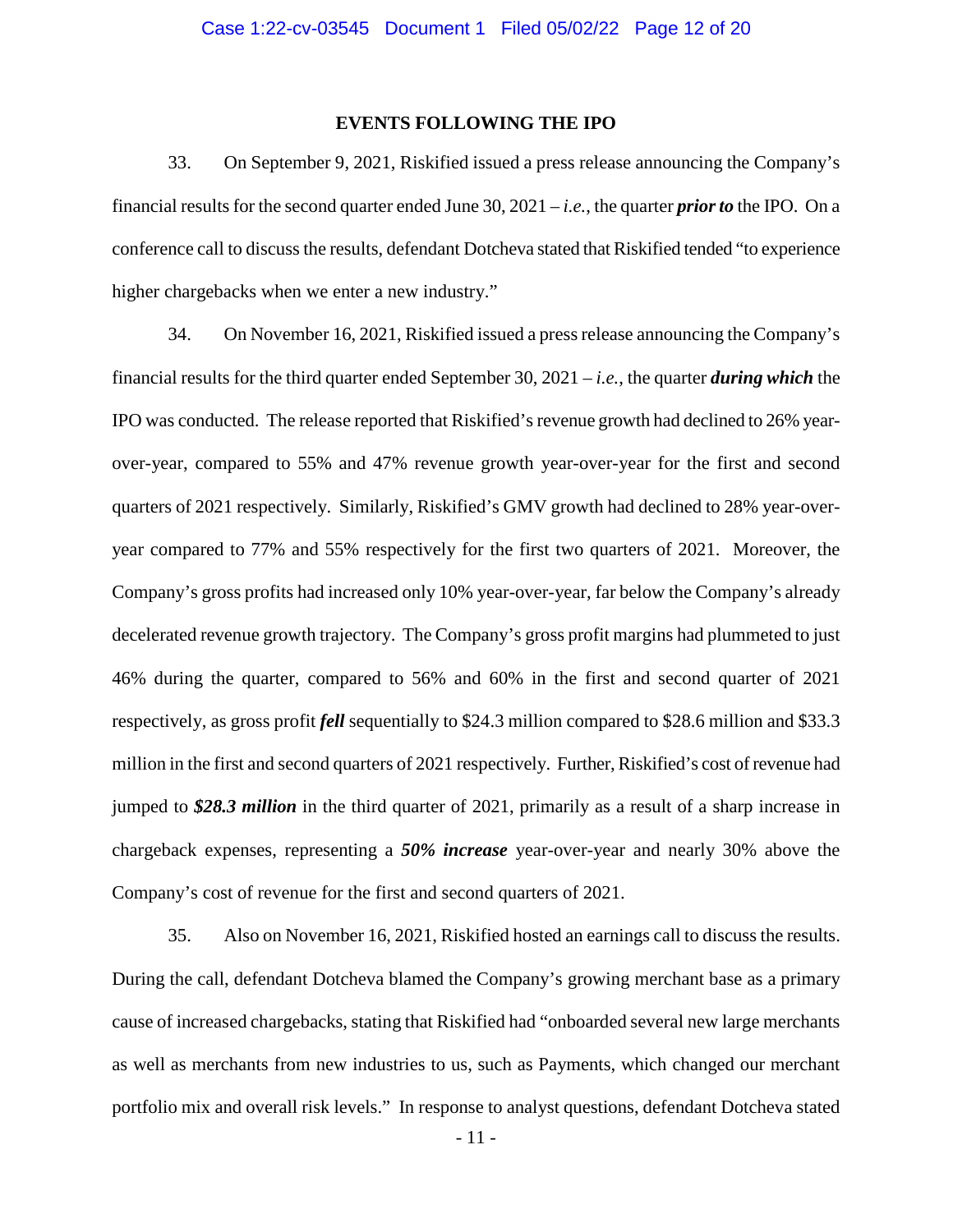### Case 1:22-cv-03545 Document 1 Filed 05/02/22 Page 13 of 20

that these increased chargebacks were "expected" and "definitely aligned to our expectations" (even though they had not been disclosed to investors in the Registration Statement) and, further were expected to "continue to affect us in the future" as the Company grew with "new merchants, ... new industries, [and] new geographic trends." He later added that "merchant leaks and the portfolio of merchants that we've added and additional factories as we're getting into payments . . . has impacted Q3." Similarly, defendant Gal stated that, during the quarter, Riskified "had a more pronounced impact from new categories like remittance and crypto, which we anticipate will kind of normalize over time as our machine learning models get better."

36. On February 23, 2022, Riskified issued a press release announcing the Company's financial results for the fourth quarter and year ended December 31, 2021. The release reported that Riskified's revenue growth and GMV growth had continued to decelerate during the quarter to just 22% and 23%, respectively, year-over-year. Further, Riskified's gross profit growth remained muted, at just 10.7% year-over-year-growth during the quarter, and the Company's cost of revenue had continued to climb to more than \$33 million during the quarter compared to just \$23.9 million during the fourth quarter of 2020. In addition, the release stated that Riskified expected to generate only between \$254 million and \$257 million in 2022 revenues (which would represent only 11.5% year-over-year growth) and an adjusted 2022 EBITDA of between negative \$69 million and \$66 million (which would more than *triple* the losses suffered by the Company in 2021), indicating that the adverse business trends being suffered by the Company were in fact accelerating.

37. Also on February 23, 2022, Riskified hosted an earnings call to discuss the results. During the call, defendant Dotcheva stated that the year-over-year decline in gross profit margin experienced by the Company during the fourth quarter (53% compared to 58% the prior year period) "was driven primarily by [Riskified's] expansion into new industries and regions, increase of the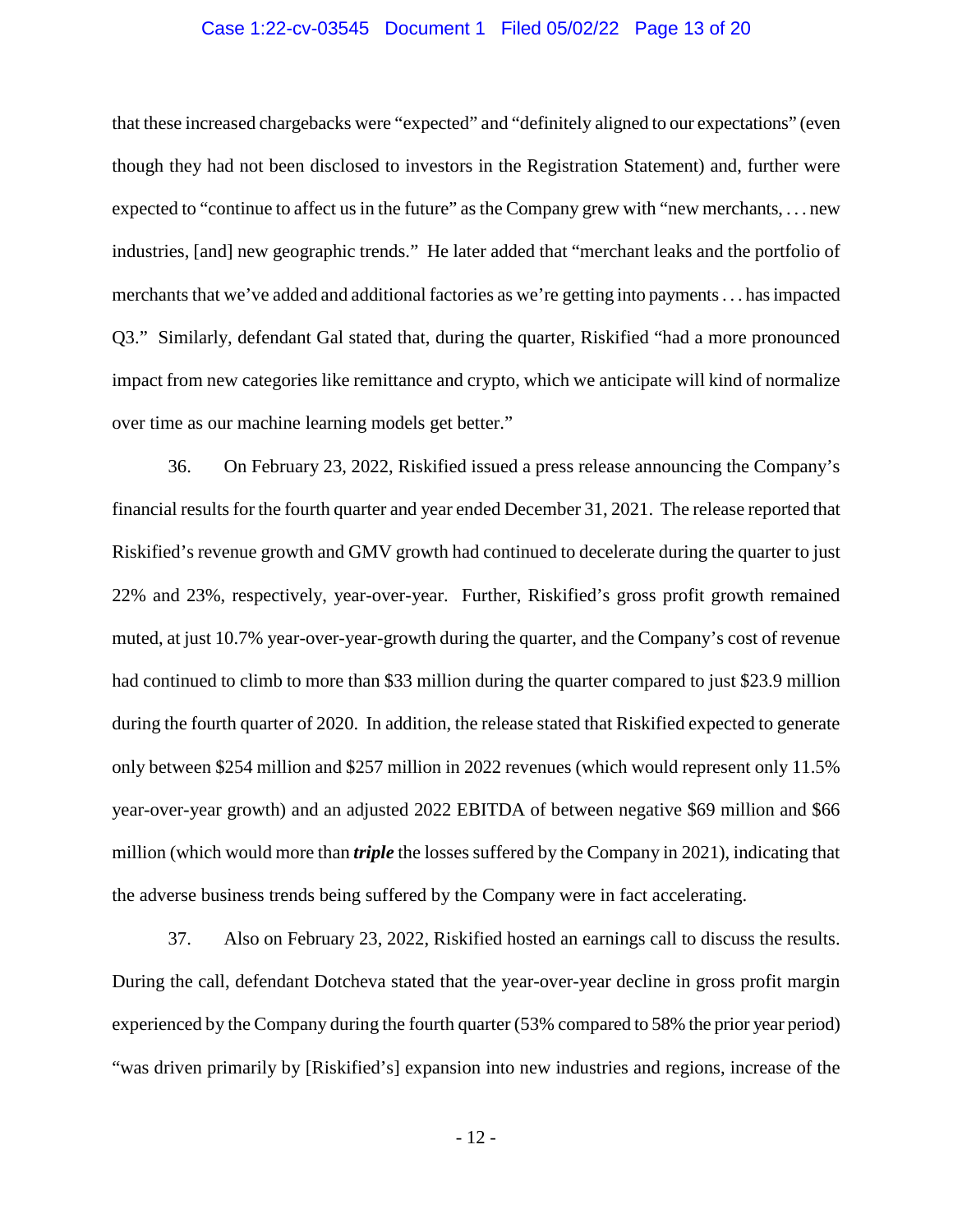### Case 1:22-cv-03545 Document 1 Filed 05/02/22 Page 14 of 20

tickets in travel industry as a percentage of total billings as well as the onboarding of new merchants." Defendant Dotcheva also stated that the Company's expected gross margin for 2022 would be only "at or above 51%."

38. At the time of the filing of this complaint, Riskified Class A shares traded below \$6 per share, more than *70%* below the IPO price.

### **CLASS ACTION ALLEGATIONS**

39. Plaintiff brings this action as a class action on behalf of all persons or entities who purchased Riskified's Class A ordinary shares in or traceable the IPO (the "Class"). Excluded from the Class are defendants and their families, the officers, directors and affiliates of the defendants, at all relevant times, and members of their immediate families, and their legal representatives, heirs, successors, or assigns and any entity in which defendants have or had a controlling interest.

40. The members of the Class are so numerous that joinder of all members is impracticable. Riskified's Class A ordinary shares are actively traded on the NYSE and millions of shares were sold in the IPO. While the exact number of Class members is unknown to plaintiff at this time and can only be ascertained through appropriate discovery, plaintiff believes that there are hundreds of members in the proposed Class. Record owners and other members of the Class may be identified from records maintained by Riskified or its transfer agent and may be notified of the pendency of this action by mail, using the form of notice similar to that customarily used in securities class actions, including being given an opportunity to exclude themselves from the Class.

41. Plaintiff's claims are typical of the claims of the members of the Class, as all members of the Class are similarly affected by defendants' wrongful conduct in violation of federal law as complained of herein.

42. Plaintiff will fairly and adequately protect the interests of the members of the Class and has retained counsel competent and experienced in class and securities litigation.

- 13 -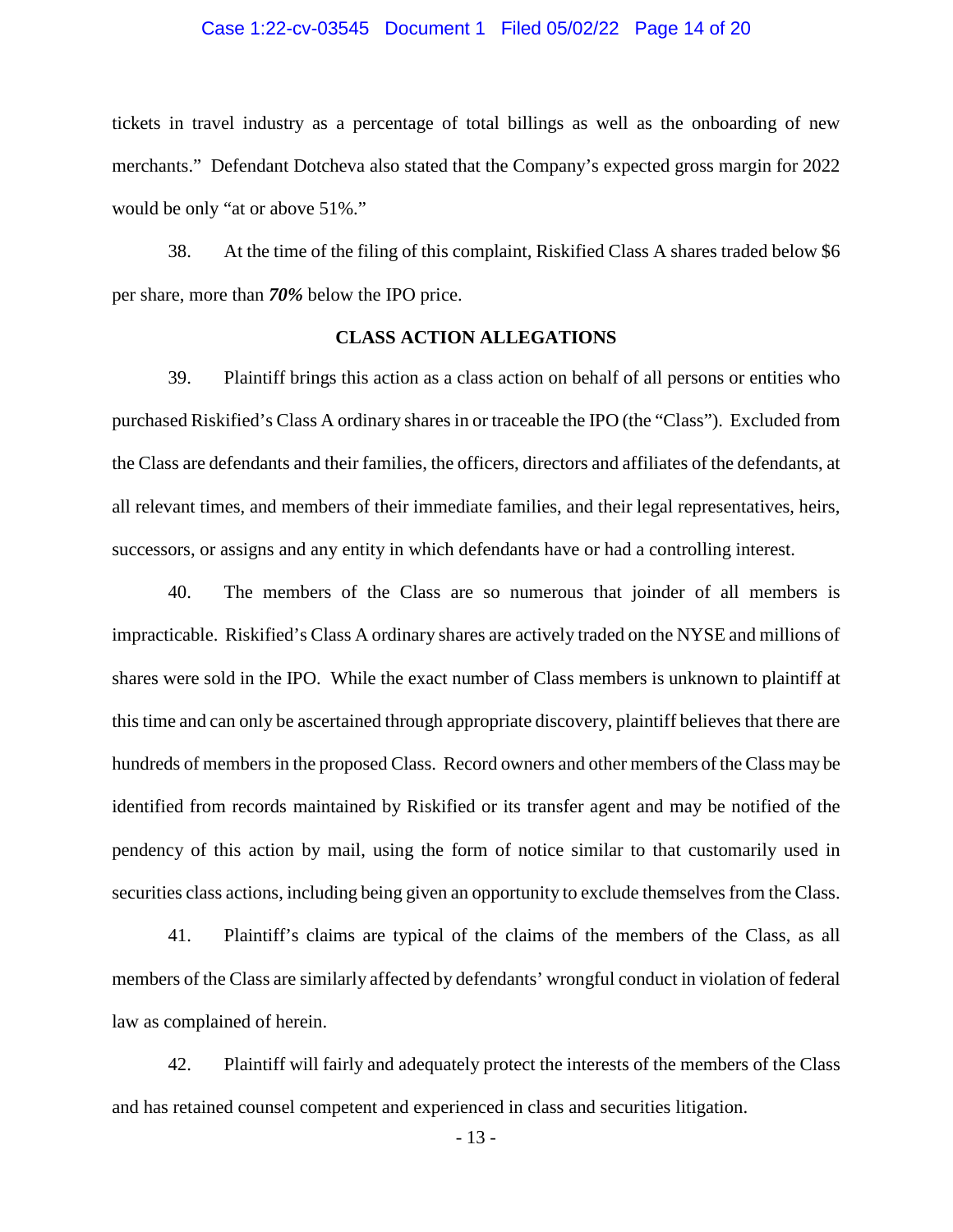### Case 1:22-cv-03545 Document 1 Filed 05/02/22 Page 15 of 20

43. Common questions of law and fact exist as to all members of the Class and predominate over any questions solely affecting individual members of the Class. Among the questions of law and fact common to the Class are:

(a) whether defendants violated the 1933 Act;

(b) whether statements made by defendants to the investing public in the Registration Statement misrepresented material facts about the business, operations and risks of investing in Riskified; and

(c) to what extent the members of the Class have sustained damages and the proper measure of damages.

44. A class action is superior to all other available methods for the fair and efficient adjudication of this controversy since joinder of all members is impracticable. Furthermore, as the damages suffered by individual Class members may be relatively small, the expense and burden of individual litigation make it impossible for members of the Class to individually redress the wrongs done to them. There will be no difficulty in the management of this action as a class action.

#### **COUNT I**

## **For Violation of §11 of the 1933 Act Against All Defendants**

45. Plaintiff repeats and realleges ¶¶1-44 by reference.

46. This Count is brought pursuant to §11 of the 1933 Act, 15 U.S.C. §77k, on behalf of the Class, against all defendants.

47. This Count does not sound in fraud. Plaintiff does not allege that any of the defendants had scienter or fraudulent intent, which are not elements of a §11 claim.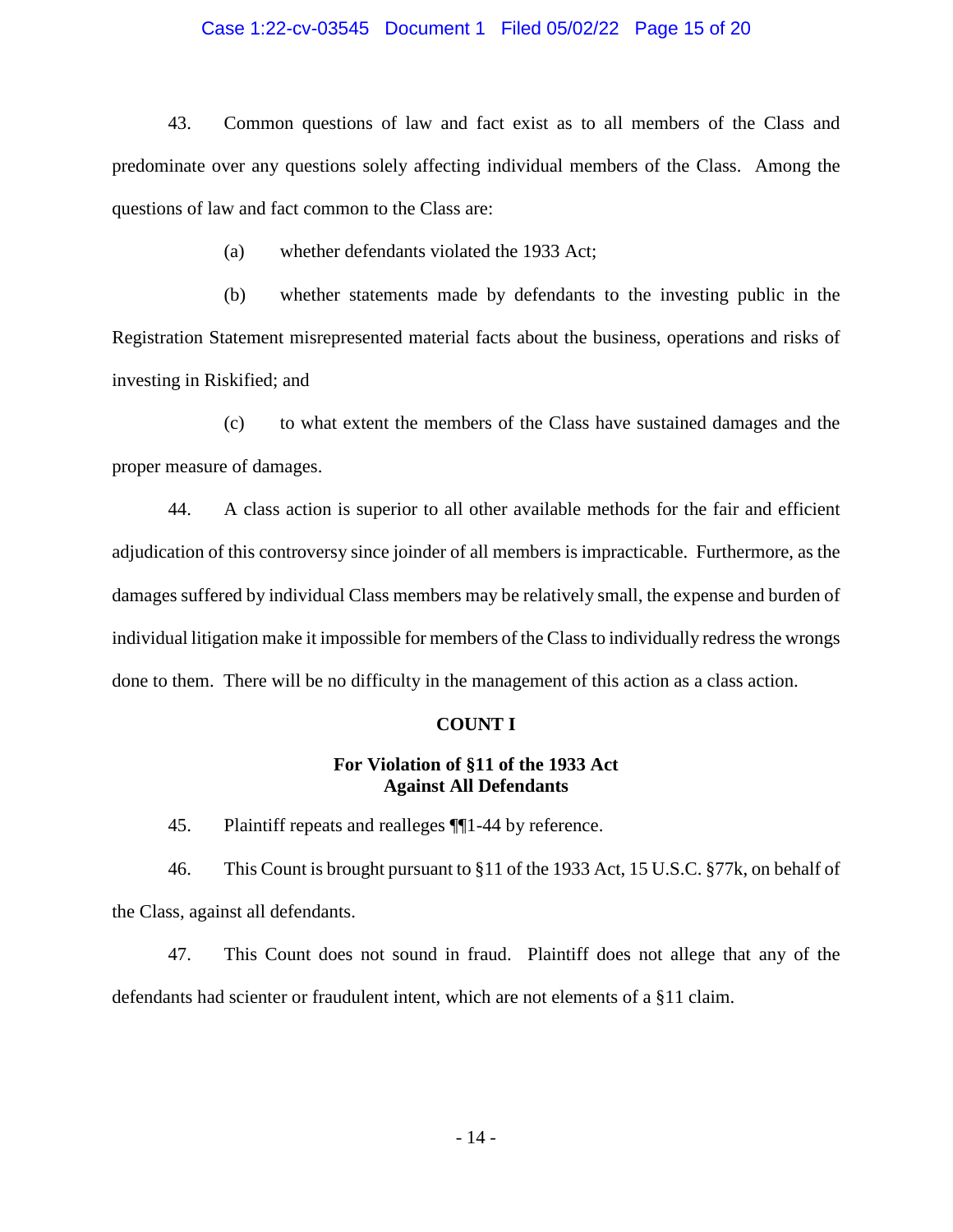### Case 1:22-cv-03545 Document 1 Filed 05/02/22 Page 16 of 20

48. The Registration Statement for the IPO was inaccurate and misleading, contained untrue statements of material fact, omitted to state other facts necessary to make the statements made not misleading, and omitted to state material facts required to be stated therein.

49. The defendants named herein were responsible for the contents and dissemination of the Registration Statement as signatories and/or directors of the Company or as the underwriters of the IPO.

50. Riskified is the registrant for the IPO. As the issuer of the shares, Riskified is strictly liable to plaintiff and the Class for the misstatements and omissions.

51. None of the defendants named herein made a reasonable investigation or possessed reasonable grounds for the belief that the statements contained in the Registration Statement were true and without omissions of any material facts and were not misleading.

52. By reason of the conduct alleged herein, each defendant violated, and/or controlled a person who violated, §11 of the 1933 Act.

53. Plaintiff purchased Riskified Class A ordinary shares registered pursuant to the Registration Statement and traceable to the IPO.

54. Plaintiff and the Class have sustained damages. The value of Riskified Class A ordinary shares has declined substantially subsequent to and due to defendants' violations.

55. At the time of their purchases of Riskified Class A ordinary shares, plaintiff and other members of the Class were without knowledge of the facts concerning the wrongful conduct alleged herein. Less than one year has elapsed from the time that plaintiff discovered or reasonably could have discovered the facts upon which this complaint is based to the time that plaintiff filed this complaint. Less than three years have elapsed between the time that the securities upon which this Count is brought were offered to the public and the time plaintiff filed this complaint.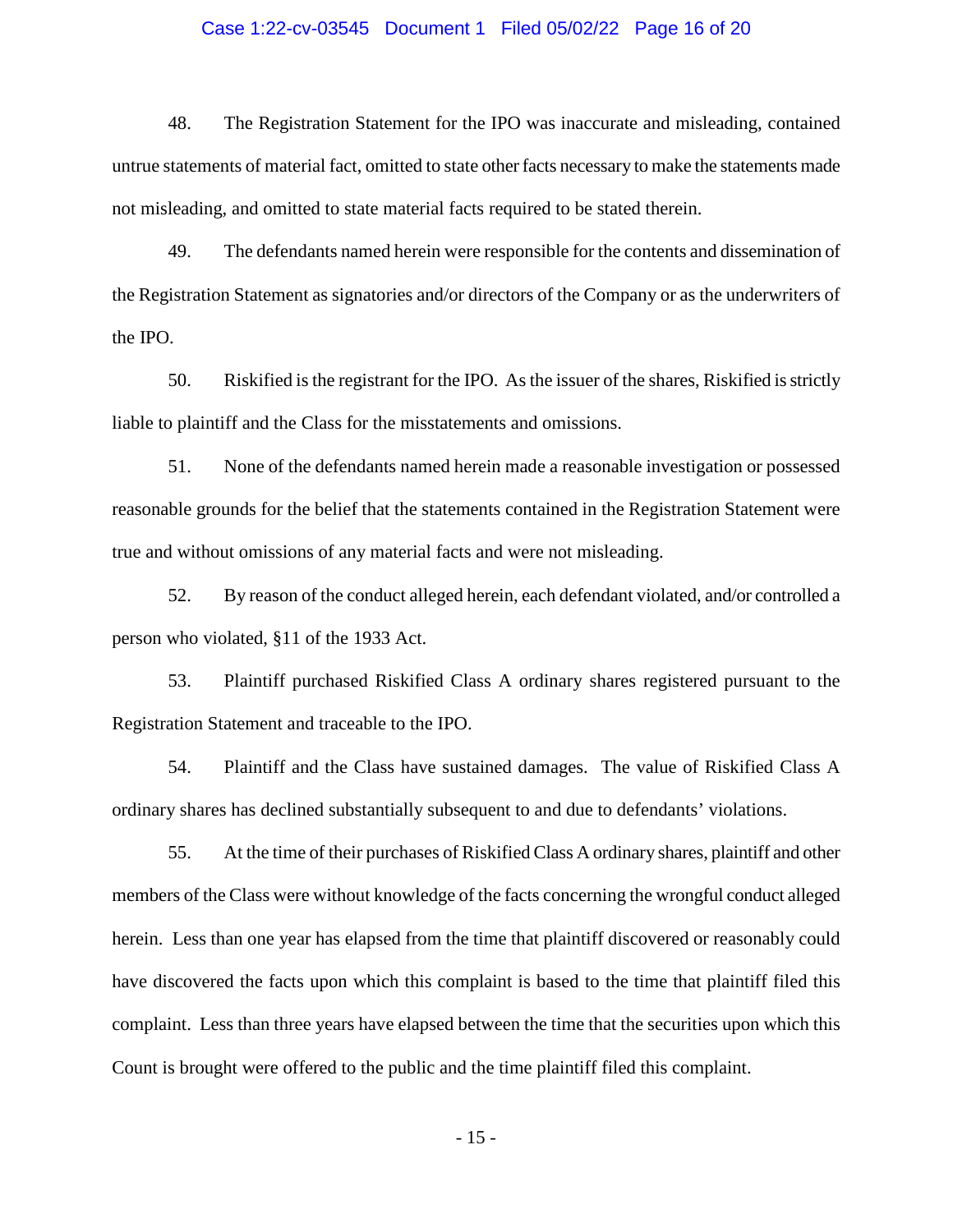#### **COUNT II**

## **For Violation of §15 of the 1933 Act Against Riskified and the Individual Defendants**

56. Plaintiff repeats and realleges ¶¶1-55 by reference.

57. This Count is brought pursuant to §15 of the 1933 Act against Riskified and the Individual Defendants.

58. The Individual Defendants controlled Riskified at the time of the IPO by virtue of their dominant voting power and status as the Company's controlling shareholders, directors and/or senior officers. The Individual Defendants each had a series of direct and/or indirect business and/or personal relationships with other directors and/or officers and/or major shareholders of Riskified.

59. Defendant Riskified controlled the Individual Defendants and all of its employees.

60. The defendants named herein each were culpable participants in the violations of §11 of the 1933 Act alleged in the Count above, based on their participation in the Company's reporting on financial and operational results to investors, having signed or authorized the signing of the Registration Statement, selling Riskified Class A ordinary shares in the IPO and/or having otherwise participated in the process that allowed the IPO to be successfully completed.

## **PRAYER FOR RELIEF**

WHEREFORE, plaintiff prays for relief and judgment as follows:

A. Determining that this action is a proper class action, designating plaintiff as Lead Plaintiff and certifying plaintiff as a class representative under Rule 23 of the Federal Rules of Civil Procedure and plaintiff's counsel as Lead Counsel;

B. Awarding compensatory damages in favor of plaintiff and the other Class members against all defendants, jointly and severally, for all damages sustained as a result of defendants' wrongdoing, in an amount to be proven at trial, including interest thereon;

- 16 -